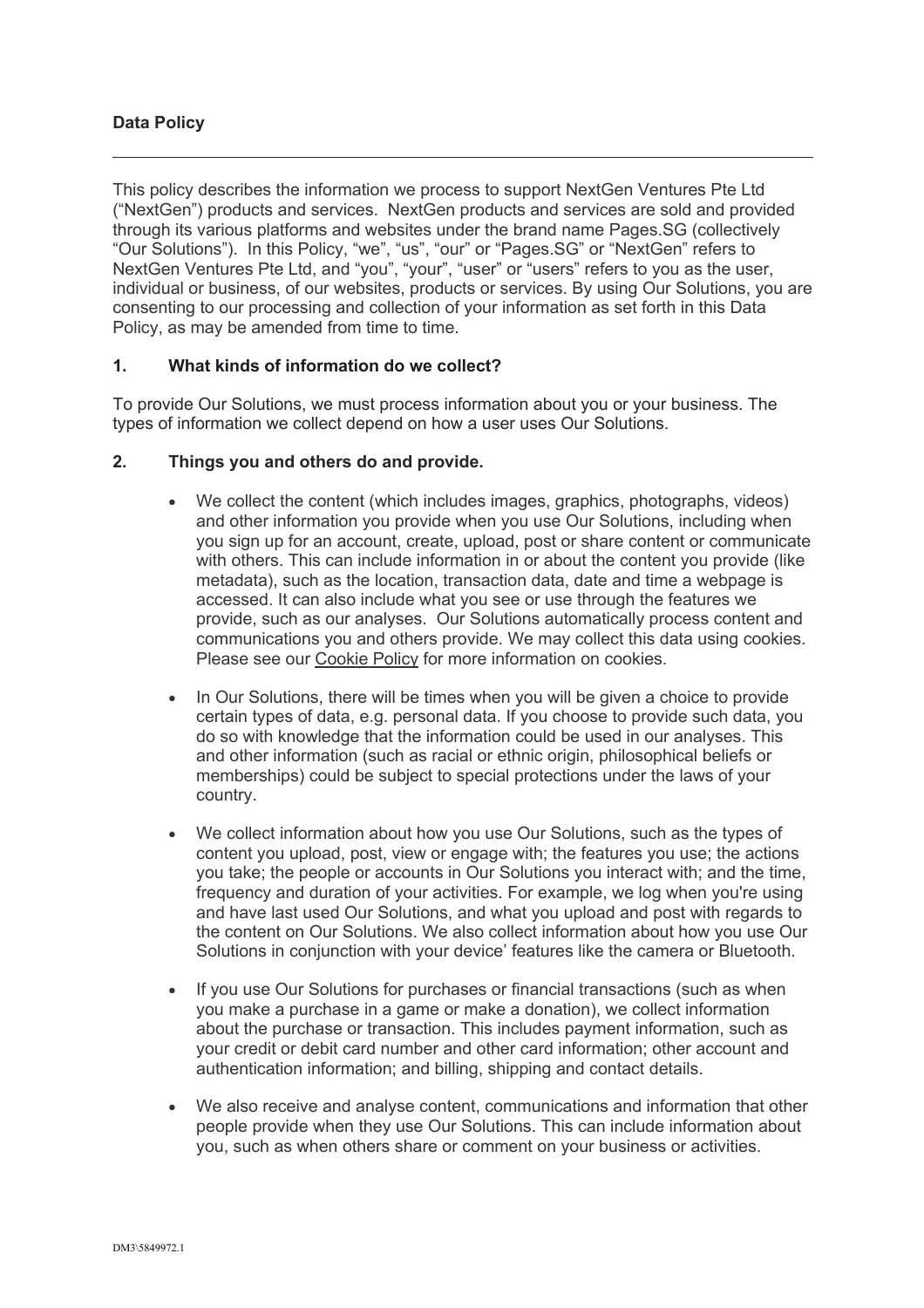# **3. Device Information.**

We collect information from and about the devices used to connect and or access Our Solutions. These devices can be computers, mobile phones, tablets and other webconnected devices. For example, we use information collected about your use of Our Solutions on your phone to better personalize the content (including advertisements) or features you see when you use Our Solutions on another device, such as your laptop or tablet, or to measure whether you took an action in response to an advertisement we showed you on your phone on a different device.

Information we obtain from these devices includes:

- Device attributes**.** These are information such as the operating system, hardware and software versions, battery level, signal strength, available storage space, browser type, app and file names and types, and plugins.
- Device operations**.** information about operations and behaviours performed on the device, such as whether a window is foregrounded or backgrounded, or mouse movements (which can help distinguish humans from bots).
- Identifiers**.** Unique identifiers, device IDs, your IP address, and other identifiers, such as from apps or accounts you use in Our Solutions.
- Device signals**.** Bluetooth signals, and information about nearby Wi-Fi access points, beacons, and cell towers.
- Data from device settings**.** Information you allow us to receive through device settings you turn on, such as access to your GPS location, camera or photos.
- Network and connections**.** Information such as the name of your mobile operator or ISP, language, time zone, mobile phone number, IP address, connection speed.

# **4. Information from partners.**

From time to time, advertisers, app developers, and publishers provide information about your activities outside of Our Solutions. These information includes information about your device, websites you visit, purchases you make, the ads you see, and how you use their services, whether or not you have an account with Our Solutions. We also receive information about your online and offline actions and purchases from third-party data providers who have the rights to provide us with your information. Partners receive your data when you visit or use their services or through third parties they work with. We require each of these partners to have lawful rights to collect, use and share your data before providing any data to us.

# **5. How do we use this information?**

We use the information we have (subject to the choices you make) as described below and to provide and support Our Solutions and related services. We strive to collect only personal data which is necessary and adequate but not excessive in relation to the purposes set out below:

• **Provide, personalize and improve Our Solutions.**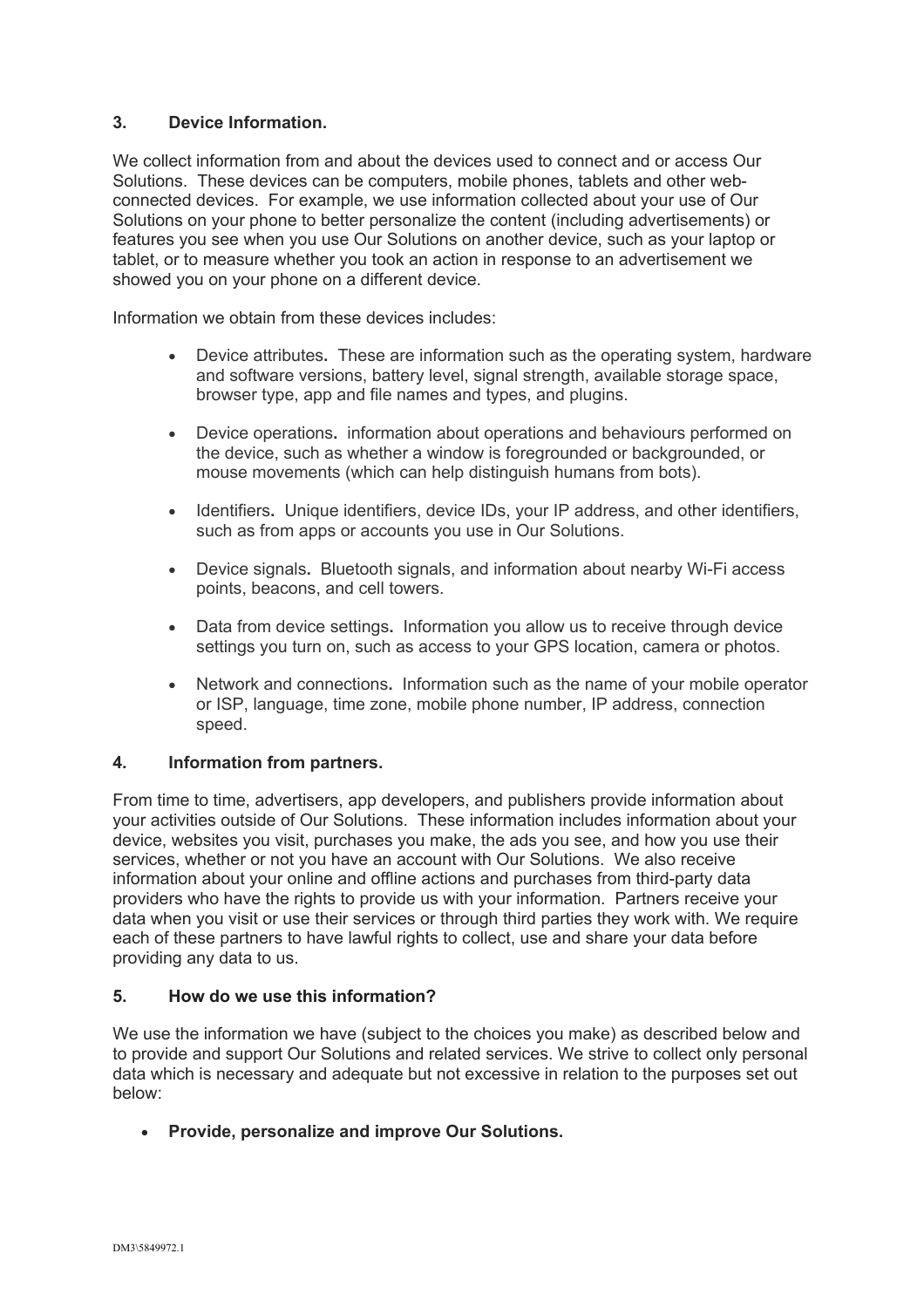We use the information we have to deliver our products and services in Our Solutions, including to personalize features and content so as to improve the user experience. We also use your information for installations and registrations needed as part of Our Solutions

### • **Information across Our Solutions and devices.**

We connect information about your activities on Our Solutions to provide a more tailored and consistent experience on Our Solutions you use, wherever you use them.

#### • **Location-related information.**

We use location-related information, such as your current location, and the businesses and people you are near, to provide, personalize and improve Our Solutions, including ads, to you and others. Location-related information can be based on things like precise device location (if you have allowed us to collect it), IP addresses, and information from your and others' use of Our Solutions.

#### • **Product and Service Research and Development.**

We use the information we have to develop, test and improve Our Solutions, including by conducting surveys and research, and testing and troubleshooting new products, new services and features.

### • **Ads and other Sponsored Content.**

We use the information we have about you, including information about your interests and actions, to select and personalize ads, offers and other sponsored content that we show you, and provide information on donations and contributions for charitable or non-profit making purposes that you may wish to make.

#### • **Provide Statistics, Analytics, and other Business Services.**

We use the information we have (including your activity outside of Our Solutions, such as the websites visited and ads seen) to help advertisers and other partners measure the effectiveness of their ads and services, and understand the types of people who use their services and how people interact with their websites, apps, and services.

# • **Promote Safety, Integrity and Security.**

We use the information we have to verify accounts and activity, combat harmful conduct, detect and prevent spam and other bad experiences, maintain the integrity of Our Solutions, and promote safety and security. For example, we use data we have to investigate suspicious activity or violations of our terms or policies.

### • **Communicate with You.**

We use the information we have to send you marketing communications, communicate with you about Our Solutions, and let you know about our policies and terms. We also use your information to respond to you when you contact us.

#### • **Research and Innovate for Social Good.**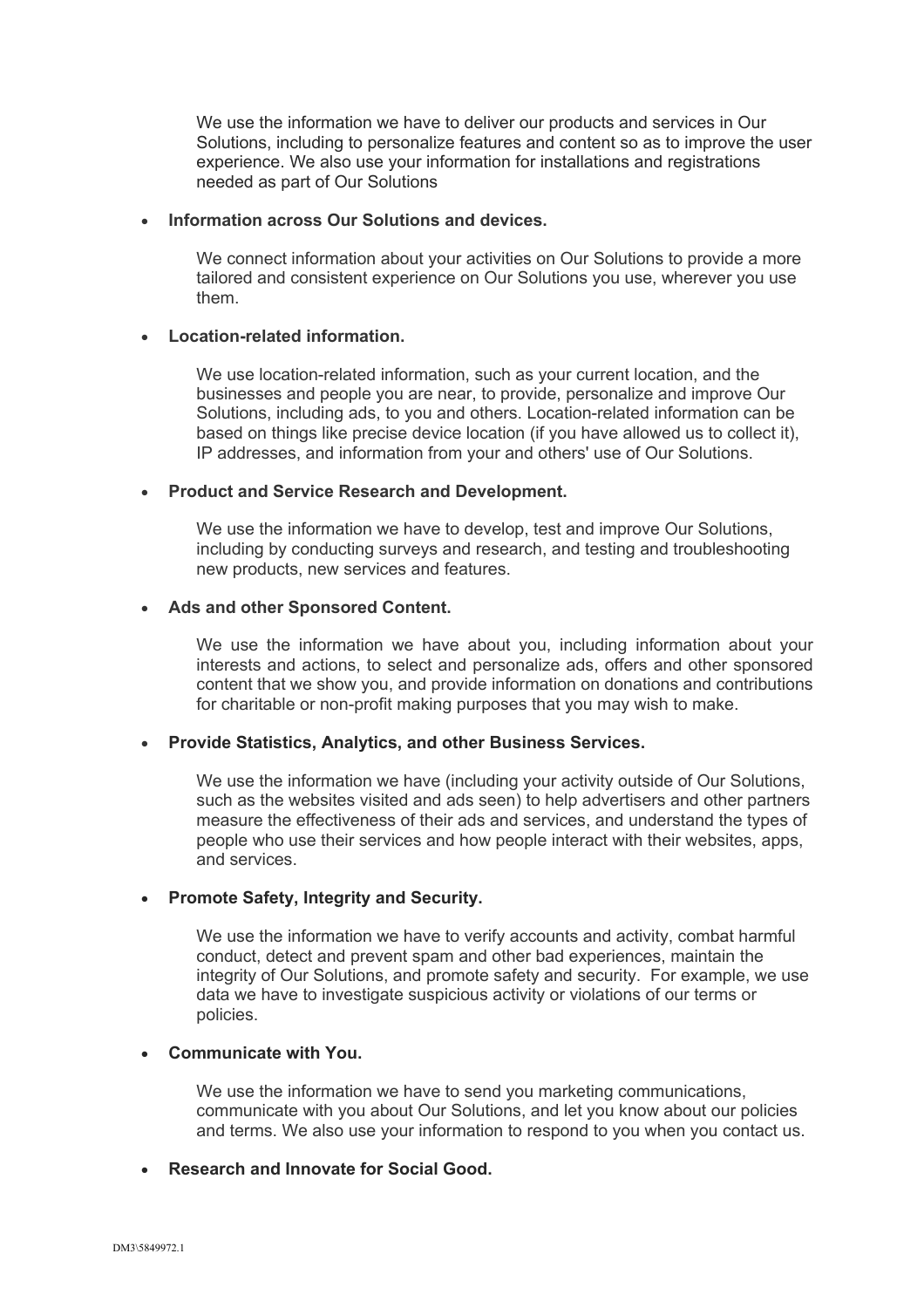We use the information we have (including from research partners we collaborate with) to conduct and support research and innovation on topics of general social welfare, technological advancement, public interest, health and well-being.

### **6. How is this information shared?**

When you consent to providing us with your personal data, we will also ask you for your consent to share your personal data with the third parties set out below in the following ways:

- **People and accounts you share and communicate with.** When you upload, post and communicate using Our Solutions, you choose the audience for what you share. For example, when you post a feedback about a merchant, you choose to share it with them for their use to improve their products or services. Public information can be seen, accessed or downloaded through third-party services such as search engines, APIs, and offline media such as TV, and by apps, websites and other services that integrate with Our Solutions.
- **Apps, websites, and third-party integrations on or using our Products.**  When you choose to use third-party apps, websites, or other services that use, or are integrated with Our Solutions, they can receive information about what you upload, post or share.
- **New owner.** If the ownership or control of all or part of Our Solutions or assets changes, we may transfer your information to the new owner.
- **Our Professional Advisers**. We may share your personal data with our professional advisers, including lawyers, bankers, auditors and insurers based in Singapore and other jurisdictions globally, who provide consultancy, banking, legal, insurance and accounting services to us.
- **Sharing with Third-Party Partners.** We work with third-party partners who help us provide and improve Our Solutions or to grow their businesses. We do not sell any of your information to anyone, and we never will. We also impose strict restrictions on how our partners can use and disclose the data we provide. Here are the types of third parties we share information with:
	- **Partners who use our analytics services.** We provide aggregated statistics and insights that help people and businesses understand how people are engaging with Our Products.
	- **Advertisers.** We provide advertisers with reports about the kinds of people seeing their ads and how their ads are performing, but we don't share information that personally identifies you (information such as your name or email address that by itself can be used to contact you or identifies who you are) unless you give us permission.
	- **Measurement Partners.** We share about you and your activities with companies that aggregate it to provide analytics and measurement reports.
	- **Partners Offering Goods and Services in Our Solutions.** When you subscribe to, or buy something from Our Solutions, the content creator or seller can receive your public information and other information you share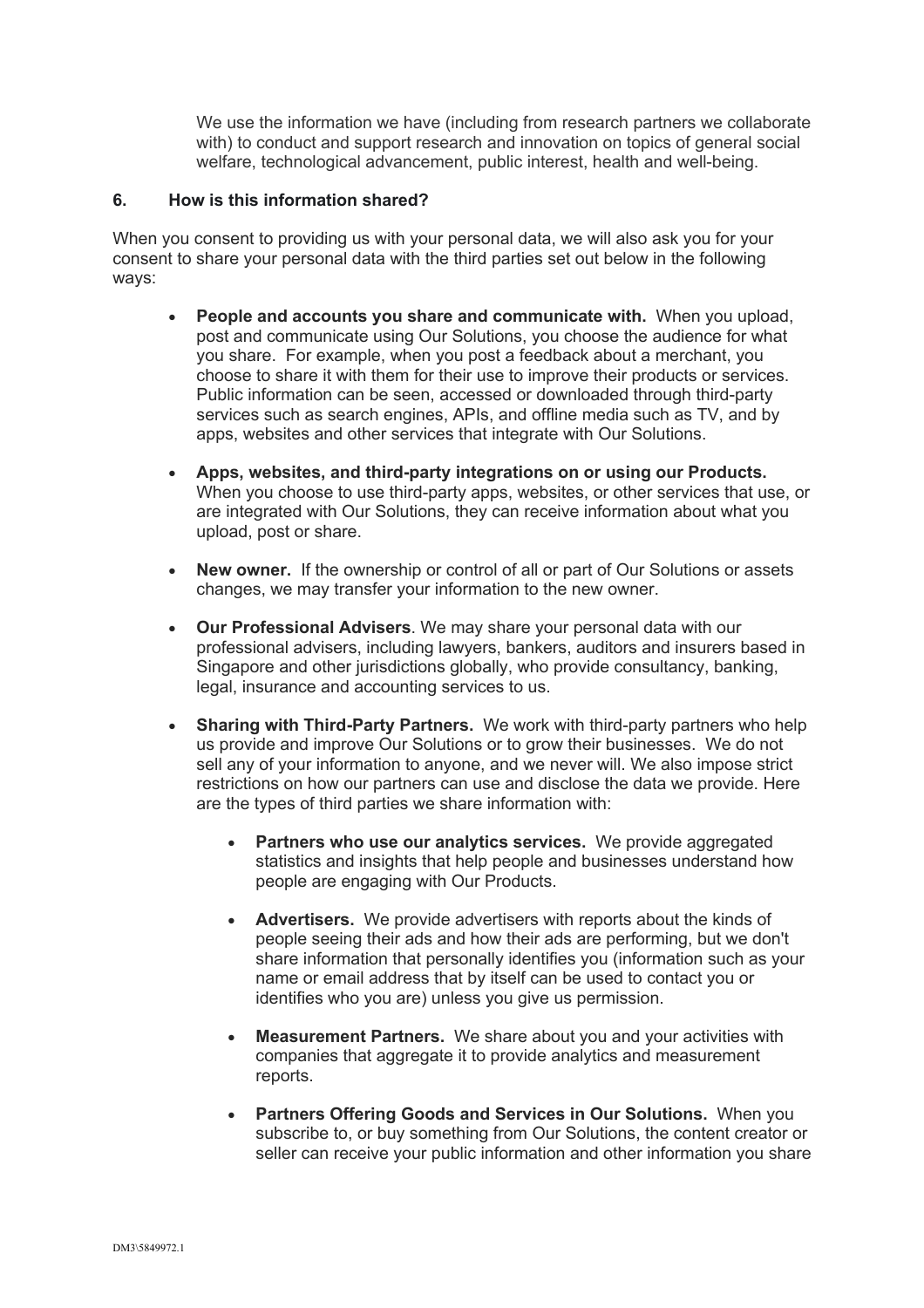with them, as well as the information needed to complete the transaction, including shipping and contact details.

- **Vendors and Service Providers.** We provide information and content to vendors and service providers who support our business, such as by providing technical infrastructure services, analysis on how Our Solutions are used, providing customer service, facilitating payments or conducting surveys.
- **Researchers and Academics.** We also provide information and content to research partners and academics to conduct research that advances scholarship and innovation that support our business or mission, and enhances discovery and innovation on topics of general social welfare, technological advancement, public interest, health and well-being.
- **Law Enforcement or Legal Requests.** We share information with law enforcement or in response to legal requests in the circumstances outlined below (see section 8 below).

When we transfer personal data overseas, we will ensure that the organisations we transfer such data to can provide a standard of protection to such data comparable to the protections accorded under the Personal Data Protection Act 2012 of Singapore.

## **7. Managing your data**

Under certain circumstances you have the following rights under data protection laws in relation to your personal data. Note that information that others have shared about you is not part of your account.

- **Request access to your personal data.** You have the right to request access to your personal data. This enables you to receive a copy of the personal data we hold about you and to check that we are lawfully processing it. However, note that when your account is deleted, any data related to your account will not be recoverable.
- **Request correction of your personal data.** You have the right to request correction of the personal data that we hold about you. This enables you to have any incomplete or inaccurate data we hold about you corrected, though we may need to verify the accuracy of the new data you provide to us.
- **Request erasure of your personal data.** You have the right to request erasure of your personal data. This enables you to ask us to delete or remove personal data where there is no good reason for us continuing to process it. You also have the right to ask us to delete or remove your personal data where you have successfully exercised your right to object to processing (see below), where we may have processed your information unlawfully or where we are required to erase your personal data to comply with local law. Generally, in the event where you have decided to not be a part of or use Our Solutions, we will store data related directly to your account until it is no longer reasonably necessary for us to do so. Note, however, that we may not always be able to comply with your request of erasure for specific legal reasons which will be notified to you, if applicable, at the time of your request.
- **Object to processing of your personal data.** You have the right to object to processing of your personal data where we are relying on a legitimate interest (or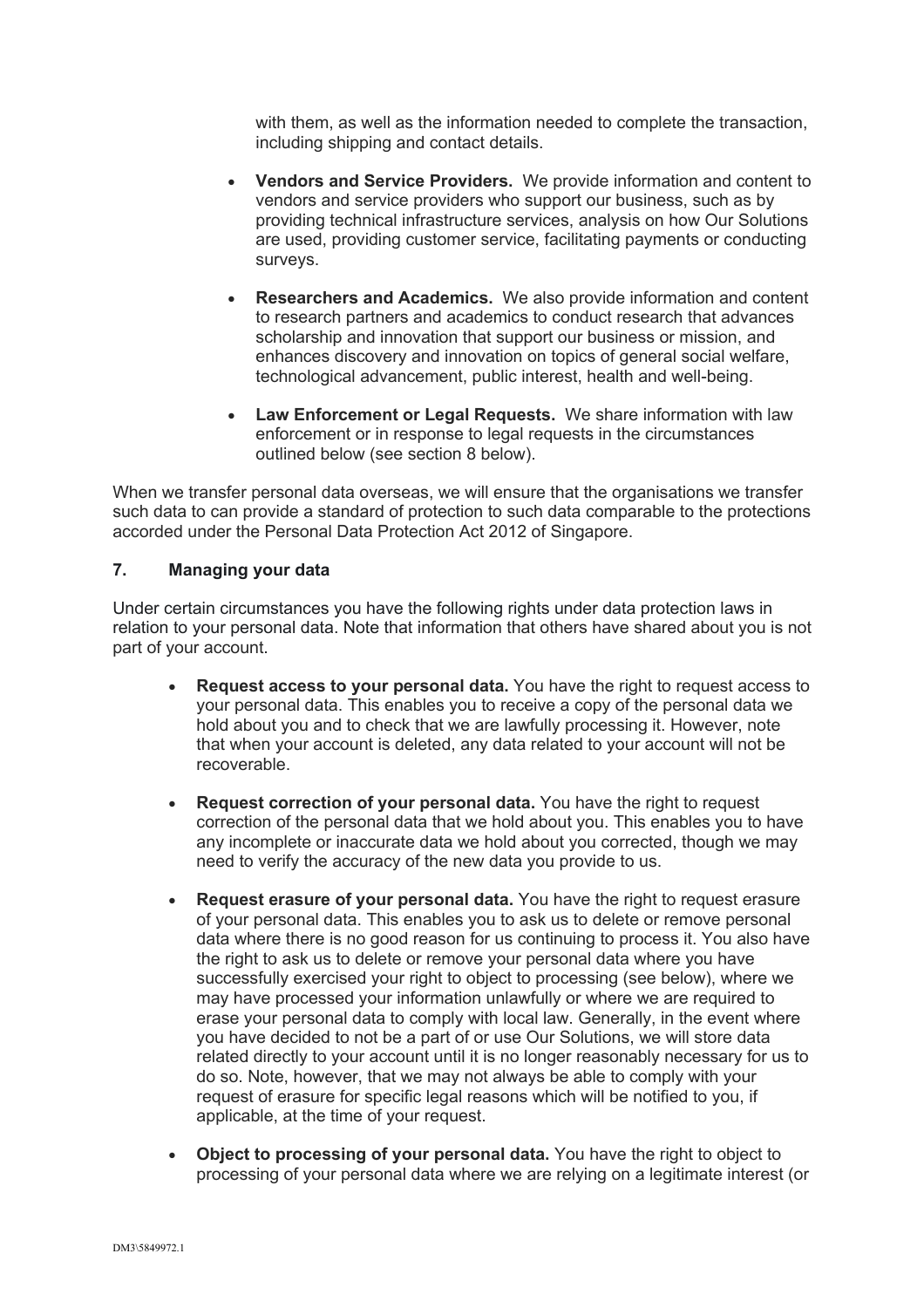those of a third party) and there is something about your particular situation which makes you want to object to processing on this ground as you feel it impacts on your fundamental rights and freedoms. You also have the right to object where we are processing your personal data for direct marketing purposes. In some cases, we may demonstrate that we have compelling legitimate grounds to process your information which override your rights and freedoms

- **Request restriction of processing your personal data.** You have the right to request restriction of processing of your personal data. This enables you to ask us to suspend the processing of your personal data in the following scenarios:
	- if you want us to establish the personal data's accuracy;
	- where our use of the personal data is unlawful but you do not want us to erase it;
	- where you need us to hold the personal data even if we no longer require it as you need it to establish, exercise or defend legal claims; or
	- you have objected to our use of your personal data but we need to verify whether we have overriding legitimate grounds to use it.
- **Request transfer or your personal data.** You have the right to request the transfer of your personal data to you or to a third party. We will provide to you, or a third party you have chosen, your personal data in a structured, commonly used, machine-readable format. Note that this right only applies to automated information which you initially provided consent for us to use or where we used the information to perform a contract with you.
- **Right to withdraw consent.** You have the right to withdraw consent at any time where we are relying on consent to process your personal data. However, this will not affect the lawfulness of any processing carried out before you withdraw your consent. If you withdraw your consent, we may not be able to provide certain products or services to you. We will advise you if this is the case at the time you withdraw your consent.

#### **8. How do we respond to legal requests or prevent harm?**

We access, preserve and share your information with regulators, law enforcement or others:

- In response to a legal request (like a search warrant, court order or subpoena) if we have a good faith belief that the law requires us to do so. This may include responding to legal requests from jurisdictions outside of Singapore when we have a good-faith belief that the response is required by law in that jurisdiction, affects users in that jurisdiction, and is consistent with internationally recognized standards.
- When we have a good-faith belief it is necessary to: detect, prevent and address fraud, unauthorized use of Our Solutions, violations of our terms or policies, or other harmful or illegal activity; to protect ourselves (including our rights, property, products or services), you or others, including as part of investigations or regulatory inquiries; or to prevent death or imminent bodily harm.
- Information we receive about you (including financial transaction data related to purchases made with Our Solutions) can be accessed and preserved for an